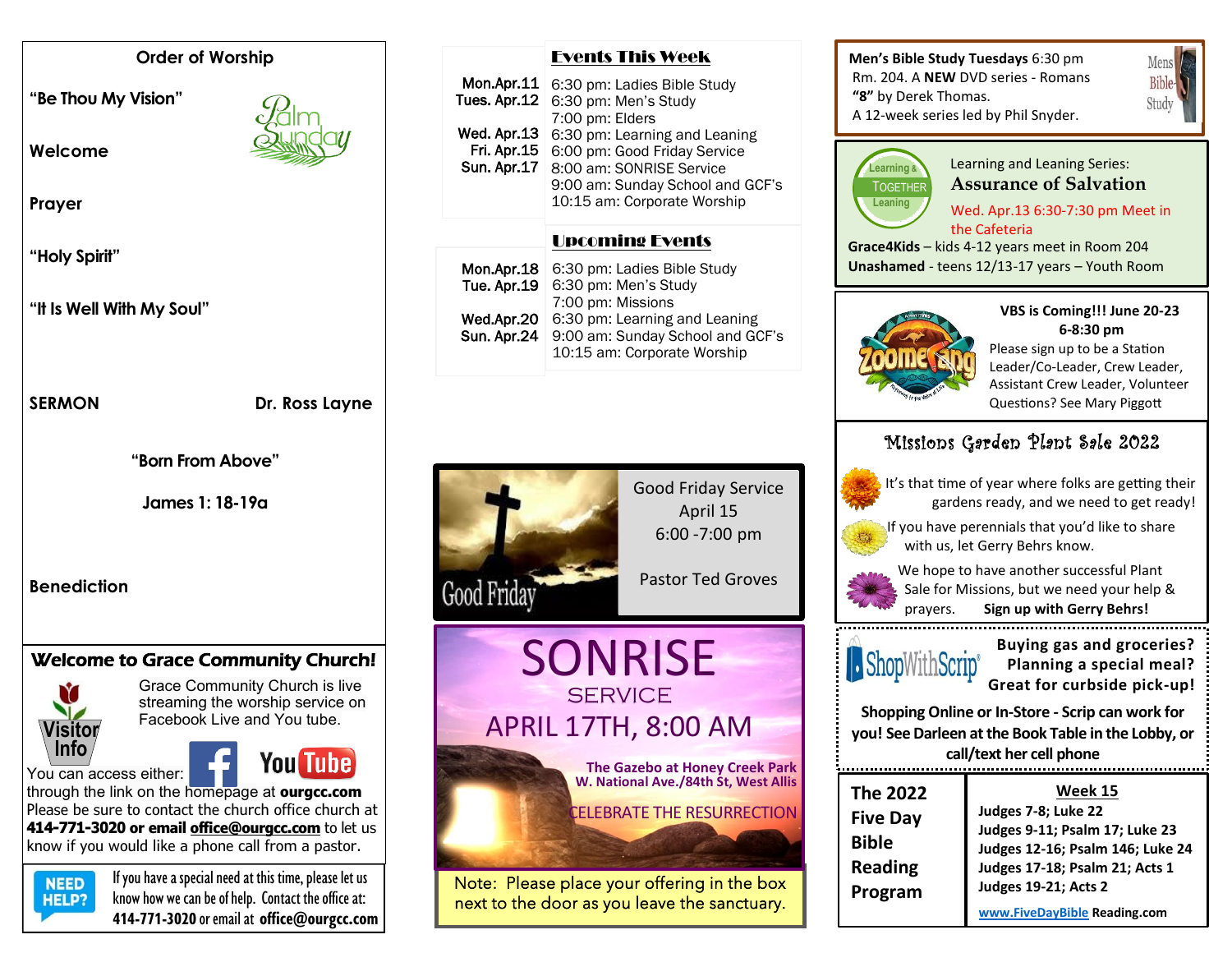#### ANNIVERSARIES

**Apr.10: Michael and Michele Simmons 4 Apr.14:** Tim & Renee Captain Todd & Jovelyn Clemins **Apr.16:** Pastor Ted and Linda Groves

#### **BIRTHDAYS**

**Apr.13:** Beth Neustifter **Apr.15:** Joshua Jackelen **Apr.19:** Levi Menger **Apr.23:** Nancy Kolp **Apr.25:** Ricardo Castro **Apr.26:** Kevin Degner

### *Today I will pray for:*

#### **Our Church Family**

- **\* Alan M. -** healing
- **\* Kathleen C. –** Healing
- **\* Tim C-** Healing
- **\* David S –** Healing, regain strength
- **\* Ben S.** Healing
- **\* Rae Ann -** Healing
- **\* Roxanne L**  Strength
- **\* Benedicto M -** Healing
- **\* Angela T -** Healing
- **\* Linda G -** Slow progression of disease & symptoms
- \* **Mary H**  Healing
- **\* Kate G –** Healing
- **\* Andrew G -** Serving in the Army.
- **\* Strong marriages at GCC**
- **\* Church members & attendees without jobs**
- **\* Lost friends & family**

#### **Missionaries Serving Locally & Overseas:**

- \* **Tige and Renee Smith** Cambodia
- **\* SBC Gerson Reyes –** Mexico City, Mexico
- **\* Victor A - MERF** Cyprus, Egypt, & Middle East
- **\* Grace H, Tim T -** Philippines
- **\* Samuel M -** Romania
- **\* Eugeniusz T -** Poland Ukraine Relief
- **\* Nate Muse Family -** Australia
- **\* Regan & Mellie M Family**  South Africa
- **\* SBC Africa Representatives – Bayak; Radi I.,**
- **Prosper, Simon S.**
- **\* SBC Myanmar Representative - Henry L-**
- **\* SBC India Rep. - Kishore, Prasanna Kumar, Gumadi Ebenezer**
- **\* Jarrett, Joel, Jeff M., Phil. -** Grace to the Streets
- **\* Milwaukee Rescue Mission**





**Sunday Morning GCF & Sunday School Groups One Accord GCF -** Rm. 306 - Led by Rick Ellis- Galatians **New Life GCF -** cafeteria – Led by Doug Ferrell - Ephesians **Sunday School:**

**PreK-6years -** Rm 207 - Melissa Layne/ Karen Donohoo **7-12 years -**Library - Ariail Layne and helper

### **Helpers for Today**

**Opening Prayer:** Pastor Ted Groves **Sunday School:** Rotating Schedule **Nursery:** Mickey Frank, Ariail Layne, Evelyn Hintz **Children's Church:** Debbie Marquardt, Bette Milhans **Greeters:** Dick and Beth Neustifter, Dave Grabman, Cathy Degner

#### **Helpers for April 17**

 Kathy Ellenbecker **Opening Prayer:** Dr. Ross Layne **Sunday School:** Rotating Schedule **Nursery:** Demetra Slak, Jen Lipski **Children's Church**: Randy Slak, Leeroy Jones **Greeters:** Leeroy Jones, Kiddy Jones, Cheryl Bishop,

## **Praise Team**

John Jaquez (leader), Tim & Suzanne Caldwell, Tim & Judi Kasun, Al Piggott, Melissa Piggott, Jeff & April Smith

## **Technical and Sound**

Jesse Ceron, Kurt Sonnenburg, Dean Mertins

## **GCC Giving**

**Last Week 2022: \$6,925.00 Last Week 2021: \$12,367.50 YTD 2022: \$84,497.61 YTD 2021: \$88,272.50**



#### **Invest In a Vision:**

Special offerings are given for the GCC building fund. To donate, write **Invest in A Vision** (IIAV) on memo line of your check.

**Last Week: \$45.00 Total Received: \$315,107.34 SCRIP: Total Profit for Jan.- March 2022 - \$663.10 Total Profit for Jan. - Dec. 2021: \$3,280.42**



April 10, 2022



# SERMON:

## **"BORN FROM ABOVE"**

Presented by:

Dr. Ross Layne

*"He brought us forth" James 1:18*